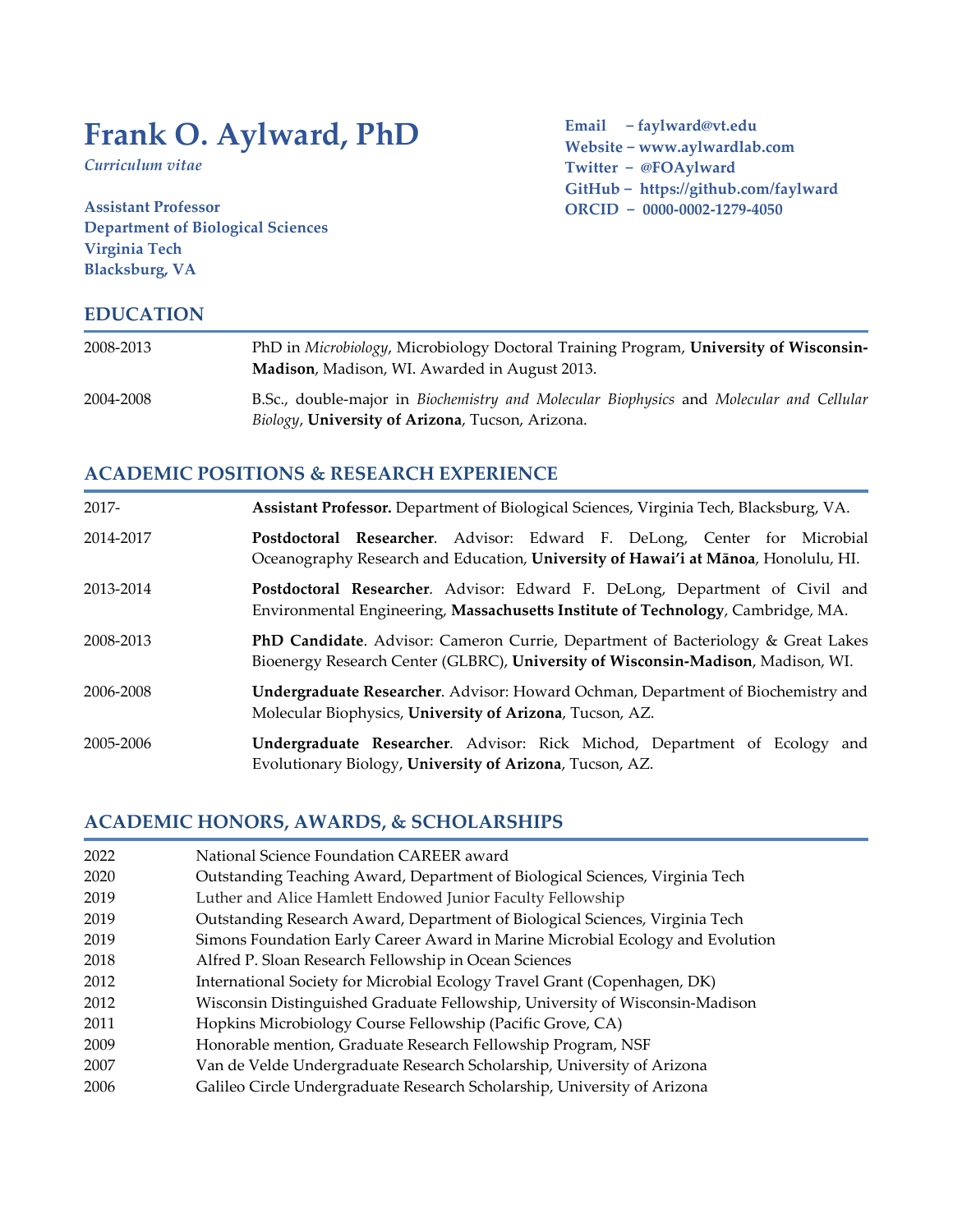# **PUBLICATIONS** *Full publication information can also be found on [PubMed](https://pubmed.ncbi.nlm.nih.gov/?term=aylward+fo&sort=date)*

*\* Co-first author; # Graduate or Undergraduate mentee; ± Corresponding author.*

## *Peer-reviewed original research articles*

- 1. CA Martinez-Gutierrez, **FO Aylward**. Genome size distributions in bacteria and archaea are strongly linked to phylogeny at broad phylogenetic scales. *PLoS Genetics*, In Press.
- 2. AR Weinheimer, **FO Aylward**. Infection strategy and biogeography distinguish cosmopolitan groups of jumbo bacteriophages. *The ISME Journal*. In Press.
- 3. BH Khairunisa, D Susanti, U Loganathan, CD Teutsch, BT Campbell, D Fiske, CA Wilkinson, **FO Aylward**, B Mukhopadhyay. Dominant Remodeling of Cattle Rumen Microbiome by *Schedonorus arundinaceus* (Tall Fescue) KY-31 Carrying a Fungal Endophyte. *Access Microbiology*, In Press.
- 4. **FO Aylward***±*, M Moniruzzaman, AD Ha, EV Koonin. A phylogenomic framework for charting the diversity and evolution of giant viruses. *PLOS Biology*, 2021, 19(10).
- 5. ED Osburn, BD Badgley, BD Strahm, **FO Aylward**, JE Barrett. Emergent properties of microbial communities drive accelerated biogeochemical cycling in disturbed temperate forests. *Ecology,* 2021, 102(12).
- 6. ED Osburn, **FO Aylward**, JE Barrett. Historical land use has long-term effects on microbial community assembly processes in forest soils. *ISME Communications*. 2021, 1(48).
- 7. CA Martinez-Gutierrez<sup>#</sup> & FO Aylward<sup>±</sup>. Phylogenetic signal, congruence, and uncertainty across bacteria and archaea. *Molecular Biology and Evolution*, 2021, 38(12).
- 8. ED Osburn, BD Badgley, **FO Aylward**, JE Barrett. Historical forest disturbance mediates soil microbial community responses to drought. *Environmental Microbiology,* 2021, 23(7).
- 9. AD Ha, M Moniruzzaman, **FO Aylward***±*. High transcriptional activity and diverse functional repertoires of hundreds of fiant viruses in a coastal marine system. *mSystems*, 2021, 6(4).
- 10. AK Boysen, LT Carlson, BP Durham, RD Groussman, **FO Aylward**, F Ribalet, KR Heal, AE White, EF DeLong, EV Armbrust, AE Ingalls. Particulate metabolites and transcripts reflect diel oscillations of microbial activity in the surface ocean. *mSystems*, 2021, 6(3).
- *11.* S Karki#, M Moniruzzaman, **FO Aylward***±*. Comparative genomics and environmental distribution of large dsDNA viruses in the family *Asfarviridae*. *Frontiers in Microbiology*, 2021, 12:657471.
- 12. **FO Aylward***±*, M Moniruzzaman. ViralRecall—a flexible command-line tool for the detection of giant virus signatures in 'omic data. *Viruses*, 2021, 13(2):150.
- 13. M Moniruzzaman, AR Weinheimer<sup>#</sup>, CA Martinez-Gutierrez<sup>#</sup>, **FO Aylward**<sup>±</sup>. Widespread endogenization of giant viruses shapes green algal genomes. *Nature,* 2020, 58:141-145.

*\*\* Winner of the 2022 Lindeman Award for Best Paper, American Society of Limnology and Oceanography*

- *14.* AR Weinheimer# & **FO Aylward***±*. A distinct lineage of *Caudovirales* that encodes a deeply-branching multisubunit RNA Polymerase. *Nature Communications,* 2020, 11(1): 1-9.
- *15.* **FO Aylward***<sup>±</sup>* & AE Santoro AE*±*. Heterotrophic thaumarchaea with small genomes are widespread in the dark ocean. *mSystems*, 2020, 5:e00415-20.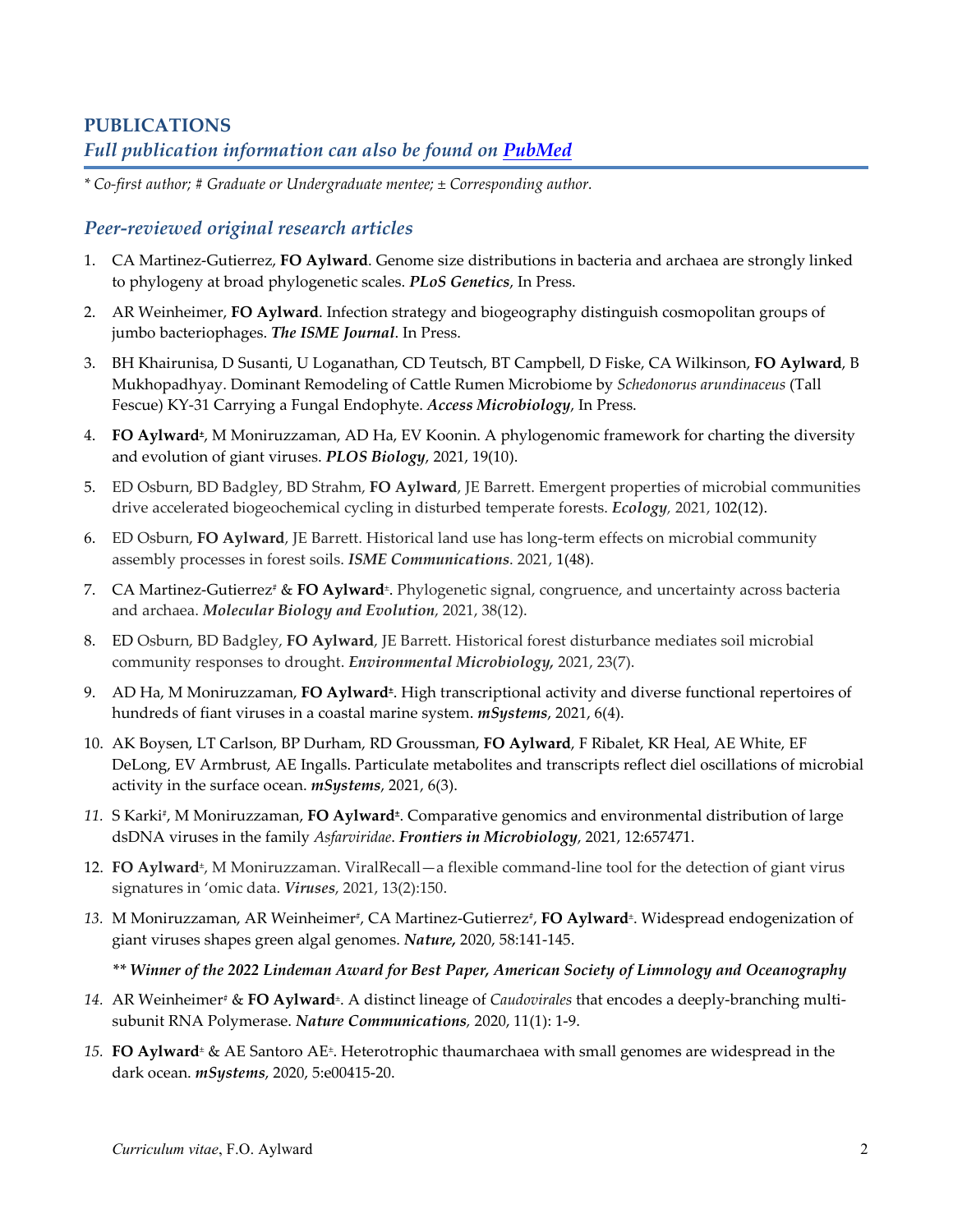- 16. M Moniruzzaman, CA Martinez-Gutierrez<sup>#</sup>, AR Weinheimer<sup>#</sup>, **FO Aylward**<sup>±</sup>. Dynamic genome evolution and complex virocell metabolism of globally-distributed giant viruses. *Nature Communications*, 2020, 11(1): 1-11.
- *17.* AM Linz, **FO Aylward**, S Bertilsson, KM McMahon. Time-series metatranscriptomes reveal conserved patterns between phototrophic and heterotrophic microbes in diverse freshwater systems. *Limnology and Oceanography,* 2020, 65:101-112.
- *18.* ED Osburn, SG McBride, **FO Aylward**, BD Badgley, BD Strahm, JD Knoepp, JE Barrett. [Soil bacterial and](javascript:void(0))  [fungal communities exhibit distinct long-term responses to disturbance in temperate forests.](javascript:void(0)) *Frontiers in Microbiology*, 2019, 10.
- *19.* CA Martinez-Gutierrez<sup>#</sup> & **FO Aylward**<sup>±</sup>. Strong purifying selection is associated with genome streamlining in epipelagic *Marinimicrobia. Genome Biology and Evolution,* 2019, 11 (10), 2887-2894*.*
- 20. BC Kolody, JP McCrow, L Zeigler Allen, **FO Aylward**, KM Fontanez, A Moustafa, M Moniruzzaman, FP Chavez, CA Scholin, EE Allen, AZ Worden, EF Delong, AE Allen. [Diel transcriptional response of a California](https://www.nature.com/articles/s41396-019-0472-2)  [Current plankton microbiome to light, low iron, and enduring viral infection.](https://www.nature.com/articles/s41396-019-0472-2) *The ISME Journal,* 2019, 13(11): 2817-2833.
- 21. MJ Harke, FR Frischkorn, ST Haley, **FO Aylward**, JP Zehr, ST Dyhrman. [Periodic and coordinated gene](https://www.ncbi.nlm.nih.gov/pubmed/30116042)  [expression between a diazotroph and its diatom host.](https://www.ncbi.nlm.nih.gov/pubmed/30116042) *The ISME Journal,* 2019, 13(1):118-131.
- 22. EW Getz, SS Tithi, L Zhang, **FO Aylward***±*. Parallel evolution of genome streamlining and cellular bioenergetics across the marine radiation of a bacterial phylum. *mBio,* 2018, 9(5).
- 23. SS Tithi**, FO Aylward**, RJ Jensen, L Zhang. FastViromeExplorer: a pipeline for virus and phage identification and abundance profiling in metagenomics data. *PeerJ,* 2018, 12;6:e4227.
- 24. Luo E, **FO Aylward**, DR Mende, EF DeLong. Bacteriophage distributions and temporal variability in the ocean's interior. *mBio*, 2017, 8(6):e01903-17.
- 25. **FO Aylward**, D Boeuf, DR Mende, EM Wood-Charlson, A Vislova, JM Eppley, AE Romano, EF DeLong. Diel cycling and long-term persistence of viruses in the ocean's euphotic zone. *Proceedings of the National Academy of Sciences, USA,* 2017, 114(43): 11446-11451.
- 26. DR Mende\*, J Bryant\*, **FO Aylward\***, JM Eppley, TN Nielsen, DM Karl, EF DeLong. Environmental drivers of a microbial genomic transition zone in the ocean's interior. *Nature Microbiology*, 2017, 2(10): 1367.
- 27. ST Wilson\*, **FO Aylward\***[, F Ribalet, B Barone, JR Casey, PE Connell, JM Eppley, S Ferrón, JN Fitzsimmons,](http://paperpile.com/b/3I0wDb/AwBM)  [CT Hayes, AE Romano, KA Turk-Kubo, A Vislova, EV Armbrust, DA Caron, MJ Church, JP Zehr, DM Karl,](http://paperpile.com/b/3I0wDb/AwBM)  [EF DeLong. Coordinated regulation of growth, activity and transcription in natural populations of the](http://paperpile.com/b/3I0wDb/AwBM) [unicellular nitrogen-fixing cyanobacterium](http://paperpile.com/b/3I0wDb/AwBM) *Crocosphaera*. *Nature Microbiology,* 2017*,* 2(9): 118.
- 28. EA Gontang, **FO Aylward**, C Carlos, TG del Rio, M Chovatia, A Fern, C-C Lo, SA Malfatti, SG Tringe, CR Currie, R Kolter. Major changes in microbial diversity and community composition across gut sections of a juvenile *Panchlora* cockroach. *PLOS ONE*, 2017, 12(5): e0177189.
- 29. DR Mende\*, **FO Aylward\***, JM Eppley, TN Nielsen, EF DeLong. Improving environmental genomes via integration of metagenomic and single-cell assemblies. *Frontiers in Microbiology,* 2016, 7:e143.
- 30. JA Bryant, **FO Aylward**, JM Eppley, DM Karl, MJ Church, EF DeLong. The influence of wind and solar radiation on microbial community diversity in the North Pacific Subtropical Gyre*. The ISME Journal,* 2016, 10(6):1308-1322.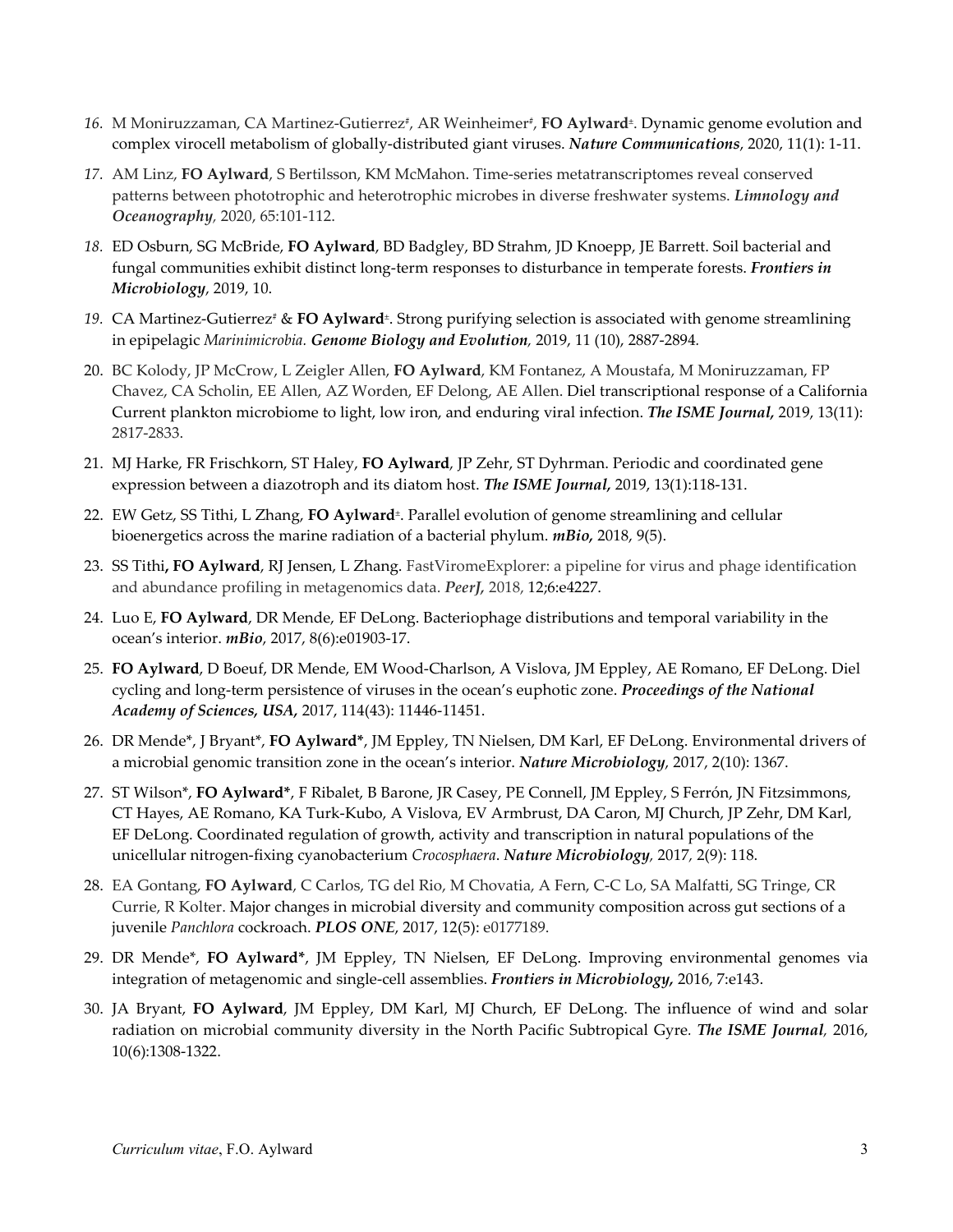- 31. **FO Aylward**, JM Eppley, JM Smith, FP Chavez, CA Scholin, EF DeLong. Microbial community transcriptional network dynamics are conserved across all three domains of life at ocean basin scales*. Proceedings of the National Academy of Sciences, USA,* 2015; 112(17): 5443-5448.
- 32. MA Spero, **FO Aylward**, CR Currie, TJ Donohue. Phylogenomic analysis and predicted physiological role of the proton-translocating NADH:quinone oxidoreductase (complex I) across Bacteria. *mBio*, 2015; 5(6): e02077- 14.
- 33. **FO Aylward***±*, L Khadempour, DM Tremmel*#*, BR McDonald, CD Nicora, S Wu, RJ Moore, DJ Orton, ME Monroe, PD Piehowski, SO Purvine, RD Smith, MS Lipton, KE Burnum-Johnson, CR Currie. Enrichment and broad representation of plant biomass-degrading enzymes in the specialized hyphal swellings of *Leucoagaricus gongylophorus*, the fungal symbiont of leaf-cutter ants. *PLOS ONE*, 2015; 10(8): e0134752.
- 34. **FO Aylward***±*, G Suen, PHW Biedermann, AS Adams, JJ Scott, SA Malfatti, T Glavina del Rio, SG Tringe, M Poulsen, KF Raffa, KD Klepzig, CR Currie. Convergent bacterial microbiotas in the fungal agricultural systems of insects. *mBio*, 2014; 5(6): e02077-14.
- 35. EL Huang\*, **FO Aylward\***, Y-M Kim, B-JM Webb-Robertson, CD Nicora, Z Hu, T Metz, MS Lipton, RD Smith, CR Currie, KE Burnum-Johnson. The fungus gardens of leaf-cutter ants undergo a distinct physiological transition during biomass degradation. *Environmental Microbiology Reports,* 2014; 6(4): 389-395.
- 36. **FO Aylward**, KE Burnum, SG Tringe, C Teiling, DM Tremmel*#*, J Moeller, JJ Scott, KW Barry, CD Nicora, PD Piehowski, S Malfatti, SO Purvine, LA Goodwin, RD Smith, GM Weinstock, NM Gerardo, G Suen, MS Lipton, CR Currie. *Leucoagaricus gongylophorus* produces diverse lignocellulases for the degradation of recalcitrant plant polymers in the fungus gardens of leaf-cutter ants. *Applied and Environmental Microbiology,* 2013; 79(12): 3770-3778.
- 37. **FO Aylward**, BR McDonald, SM Adams, A Valenzuela, RA Schmidt, LA Goodwin, T Woyke, CR Currie, G Suen, M Poulsen. Comparison of 26 sphingomonad genomes reveals diverse environmental adaptations and biodegradative capabilities. *Applied and Environmental Microbiology,* 2013; 79(12): 3724-3733.
- 38. AS Adams\*, **FO Aylward\*,** SM Adams, N Erbilgin, BH Aukema, CR Currie, G Suen, and KF Raffa. Mountain pine beetles colonizing historical, transitional, and naïve host trees are associated with a community of terpenoid-degrading bacteria. *Applied and Environmental Microbiology,* 2013; 79(11): 3468-3475.
- 39. MR Christopherson, G Suen, S Bramhacharya, KA Jewell, **FO Aylward**, D Mead, PJ Brumm. The genome sequences of *Cellulomonas fimi* and "*Cellvibrio gilvus"* reveal the cellulolytic strategies of two facultative anaerobes, transfer of "*Cellvibrio gilvus*" to the genus *Cellulomonas*, and proposal of *Cellulomonas gilvus* sp. nov. *PLOS ONE,* 2013; 8(1): e53954.
- 40. **FO Aylward**, KE Burnum, JJ Scott, G Suen, SG Tringe, SM Adams, GJ Starrett*#*, KJ Berry, LA Goodwin, MS Lipton, CR Currie. Metagenomic and proteomic insights into the fungus gardens of leaf-cutter ants. *The ISME Journal*, 2012; 6(9): 1688-1702.
- 41. G Suen, PJ Weimer, DM Stevenson, **FO Aylward**, J Boyum, J Deneke, C Drinkwater, NN Ivanova, N Mikhailova, O Chertkov, LA Goodwin, CR Currie, D Mead, PJ Brumm. The complete genome sequence of the *Fibrobacter succinogenes* S85 reveals a cellulolytic and metabolic specialist. *PLOS ONE*, 2011; 6(4): e18814.
- 42. G Suen, JJ Scott, **FO Aylward**, SM Adams, SG Tringe, A Pinto-Tomás, CE Foster, M Pauly, PJ Weimer, K Barry, LA Goodwin, P Bouffard, L Li, J Osterberger, TT Harkins, SC Slater, TJ Donohue, CR Currie. An insect herbivore microbiome with high plant biomass-degrading capacity. *PLOS Genetics*, 2010; 6(9): e1001129.
- 43. MD Herron, JD Hackett, **FO Aylward**, RE Michod. Triassic origin and early radiation of multicellular volvocine algae. *Proceedings of the National Academy Sciences, USA,* 2009; 106(9): 3254-8.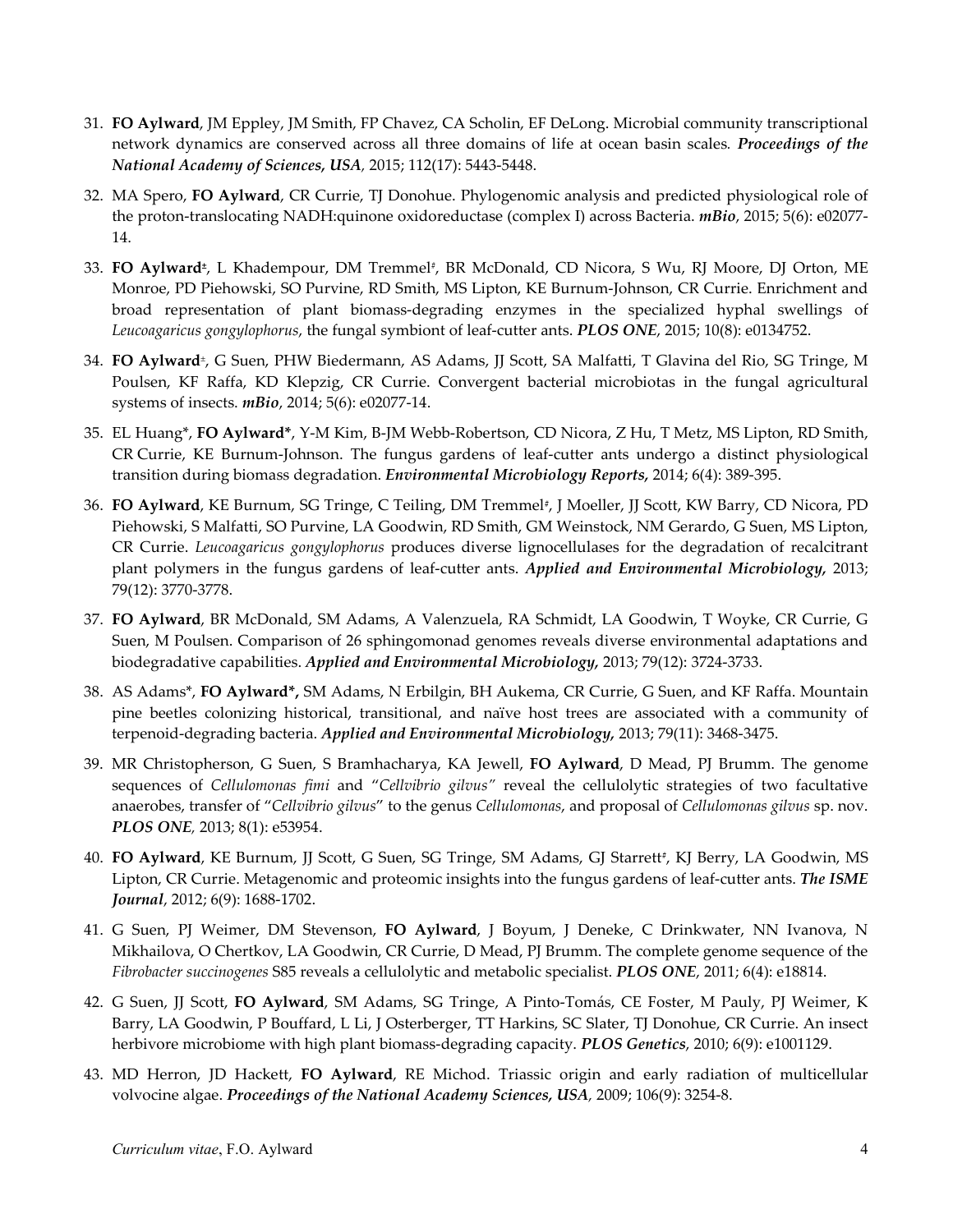## *Peer-reviewed review articles*

- 1. **FO Aylward**. The coevolutionary history of the microbial planet. Invited Crystal Ball review for *Environmental Microbiology Reports,* 2020.
- 2. **FO Aylward**, CR Currie, G Suen. The evolutionary innovation of nutritional symbioses in fungus-growing ants. *Insects,* 2012; 3(1): 41-61.

## *Genome announcements (editorial review only)*

- 1. **FO Aylward**, DM Tremmel*#*, GJ Starrett*#*, DC Bruce, P Chain, A Chen, KW Davenport, C Detter, CS Han, J Han, M Huntemann, NN Ivanova, NC Kyrpides, V Markowitz, K Mavrommatis, M Nolan, I Pagani, A Pati, S Pitluck, C-L Wei, LA Goodwin, T Woyke, CR Currie. Complete genome of *Serratia* sp. strain FGI 57, a strain associated with leaf-cutter ant fungus gardens. *Genome Announcements*, 2013; 1(2): e00239-12.
- 2. **FO Aylward**, DM Tremmel*#*, DC Bruce, P Chain, A Chen, KW Davenport, C Detter, CS Han, J Han, M Huntemann, NN Ivanova, NC Kyrpides, V Markowitz, K Mavrommatis, M Nolan, I Pagani, A Pati, S Pitluck, C-L Wei, LA Goodwin, T Woyke, CR Currie. Complete genome of *Enterobacteriaceae* bacterium strain FGI 57, a strain associated with leaf-cutter ant fungus gardens. *Genome Announcements*, 2013; 1(1): e00238-12.

## *Book chapters*

- 1. **FO Aylward**. Identifying virus-like regions in microbial genomes using Hidden Markov Models. In: **Case Studies in Systems Biology**, 2021, pp. 263-270. Springer, New York, NY.
- 2. **CA Martinez**-Gutierrez FO Aylward. Evolutionary Genomics of Marine Bacteria and Archaea. In: **The Marine Microbiome**, edited by LJ Stal and MS Cretoiu. 2022. Springer.
- 3. G Suen, JJ Scott, **FO Aylward**, CR Currie. The Microbiome of Leaf-cutter Ant Fungus Gardens. In: de Bruin, F.J. ed., *Handbook of Molecular Microbial Ecology, Volume 2: Metagenomics in Different Habitats***,** 2011, pp. 367-380. John Wiley and Sons, Inc., Hoboken, NJ, USA.
- 4. G Suen, **FO Aylward**, SC Slater, BS Goldman. From Genetics to Genomics. In: Maloy, S., Hughes, K.T., Casadesus, J. eds., *The Lure of Bacterial Genetics: A Tribute to John Roth*, 2010, pp. 257-266. American Society for Microbiology Press, Washington, D.C., USA.

## *Articles with mentees published in non-refereed undergraduate research compilations*

- 1. DP Declet*#*, **FO Aylward**, CR Currie. Interactions Between Actinobacteria and Other Microorganisms Present in the Fungus Gardens of Leaf-cutter Ants. Integrated Biological Sciences Summer Research Program (IBS-SRP) Research Journal, 2010
- 2. JA Montalvo*#*, **FO Aylward**, G Suen, A Valenzuela, CR Currie. Characterizing Lignocellulose-Degrading Microbes from the Fungus Gardens of Leaf-Cutting Ants. Integrated Biological Sciences Summer Research Program (IBS-SRP) Research Journal, 2009.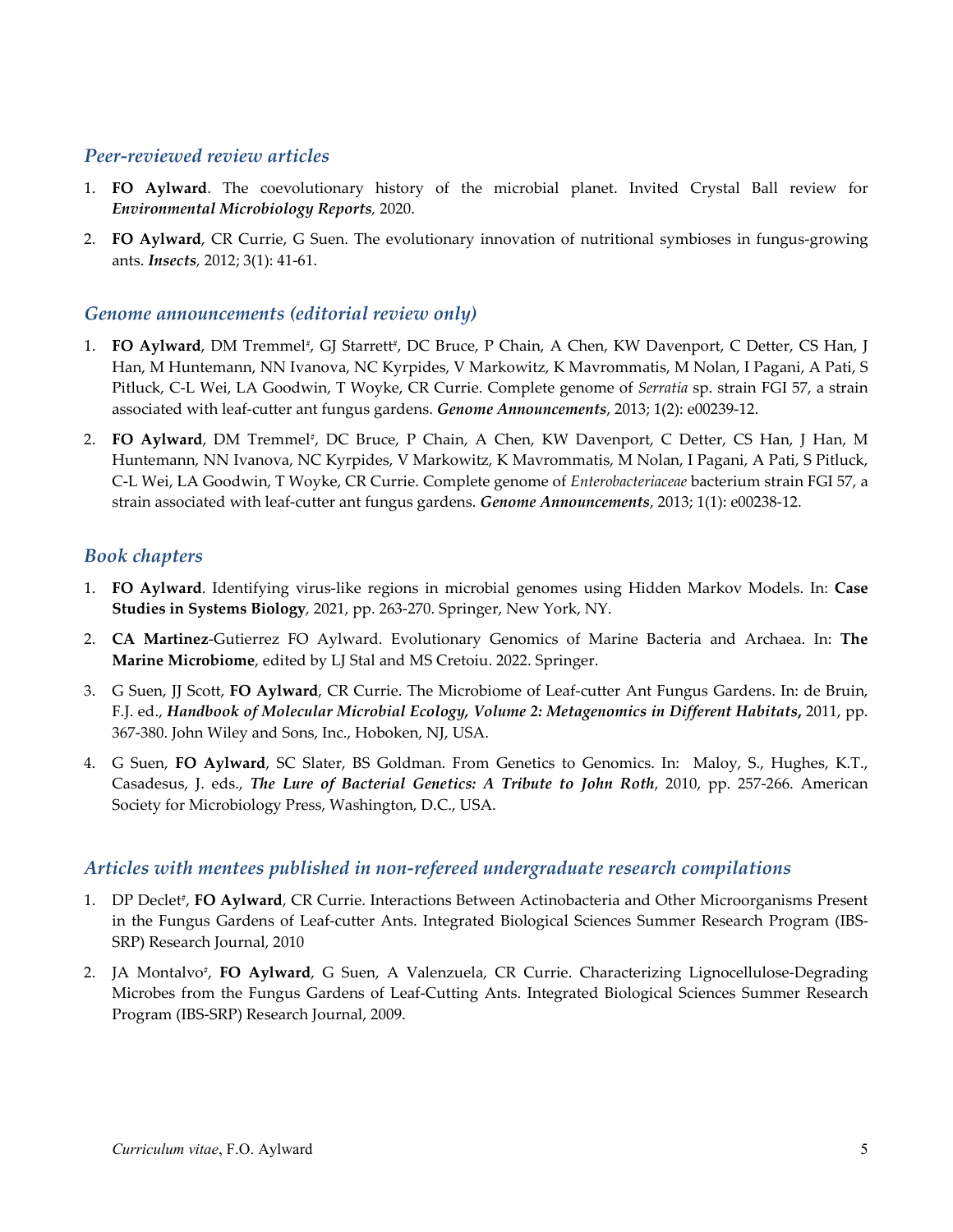## **GRANTS, CONTRACTS, & RESEARCH FELLOWSHIPS**

*Reverse chronological order*

- 2022-2027 PI, **National Science Foundation CAREER Award** (\$988,984). "Bioinformatic Resources for Promoting Research and Education of Giant Viruses".
- 2021-2022 Co-PI, **CALS Strategic Plan Advancement 2021 Integrated Internal Competitive Grants Program**, with Biswarup Mukhopadhyay (PI), and co-PIs Reza Ovissipour and Scott Lowman (\$59,800). "Efficient anaerobic digestion of food waste to methane".
- 2020-2022 Co-PI, **John Lee Pratt Animal Nutrition Program**, with Michael Persia (PI), John Mauer, and Eric Wong (\$125,000). "Nutritional modulation of the microbiome as a strategy for antibiotic-free poultry production using a smart farm approach."
- 2019-2022 PI, **Luther and Alice Hamlett Endowed Junior Faculty Fellowship** (\$30,000)
- 2019-2022 PI, **NSF Infrastructure Innovation for Biological Research**, with co-I Liqing Zhang (\$555,496). "Innovative Software and Databases to Leverage RNA Polymerase as a Phylogenetic Marker in Metagenomic Data".
- 2019-2022 PI, **Simons Foundation Early Career Award in Marine Microbial Ecology and Evolution**  (\$624,000). "Revealing the Tempo and Mode of Prokaryotic Genome Evolution in the Ocean".
- 2018-2020 PI, **Alfred P. Sloan Research Fellowship in Ocean Sciences** (\$65,000)
- 2018-2020 PI, **Virginia Tech ICTAS Junior Faculty Award**, with co-I Liqing Zhang (\$80,000). "Leveraging Metagenomic 'Big Data' for the Discovery of Novel Microbial Diversity in the Biosphere".

#### **SERVICE**

*Service at the International Committee for the Taxonomy of Viruses (ICTV)* 2021-Present Study group chair, *Imitervirales*

#### *Ad Hoc Academic Reviewing*

*Journals: Applied and Environmental Microbiology, Applied Microbiology and Biotechnology, Archives of Virology, Bioinformatics*, *BMC Genomics, Communications Biology, Current Opinion in Virology*, *Diversity, Ecological Entomology, Environmental Microbiology, Epigenetics & Chromatin, Frontiers in Microbiology*, *Genome Biology, Genome Biology and Evolution*, *Gut Microbes*, *The ISME Journal*, *Journal of Agricultural and Food Chemistry*, *Journal of Genetic Engineering and Biotechnology*, *mBio*, *Microbial Ecology*, *Microbiome*, *Microorganisms*, *Molecular Biology and Evolution, Molecular Ecology*, *mSystems*, *Nature*, *Nature Communications, Nature Methods, Nature Reviews Microbiology, Phage: Therapy, Applications, and Research*, *PLOS Computational Biology*, *PLOS ONE*, *Proceedings of the National Academy of Sciences USA*, *Science Bulletin*, *Scientific Reports*, *Virus Evolution*, *Water Science and Technology*.

*Funding Agencies:* Austrian Science Fund; French National Research Agency*;* Czech Science Foundation; German Research Foundation; Israel Science Foundation; Kansas EPSCOR (NSF); National Science Foundation of China; Natural Sciences and Engineering Research Council (Canada); Nature Environment Research Council (UK); Singapore National Research Foundation; Stazione Zoologica Anton Dohrn (Italy); Villum foundation (Denmark); United States Army Research Office; USDA Agriculture and Food Research Initiative; US Department of Energy Graduate Student Research Program; US National Science Foundation, Division of Environmental Biology; US National Science Foundation, Biological Oceanography Program.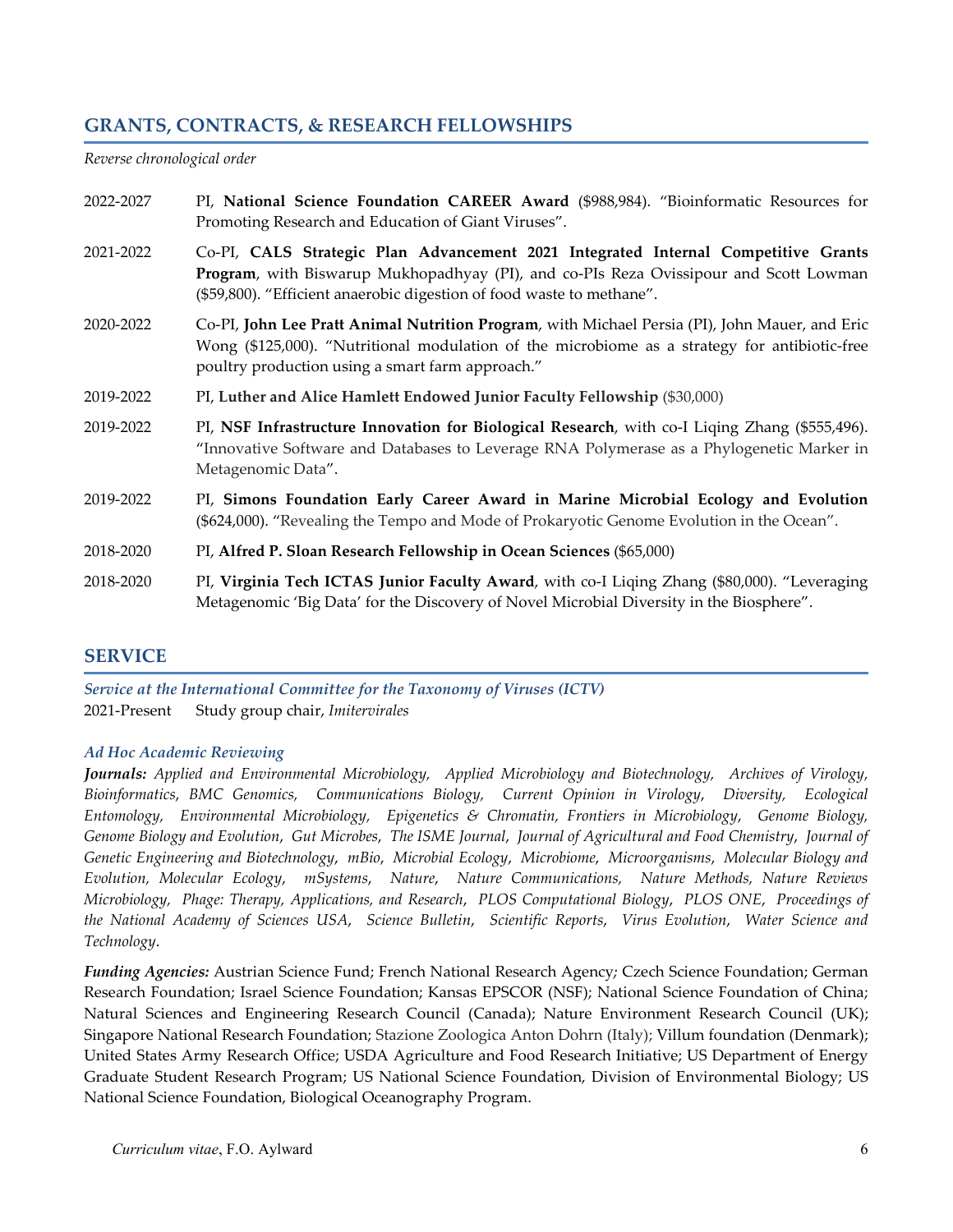#### *Editorial Service*

*Editorial Board Member, Applied and Environmental Microbiology* (2022-), *Environmental Microbiology* & *Environmental Microbiology Reports* (2018-), *International Society of Microbial Ecology Journal (ISMEJ)* (2021-)

*Ad hoc Editor: mBio, Frontiers in Microbiology*

*Associate Editor: Frontiers in Microbiology-* Viral Evolution and Diversification specialty section.

#### *Conference Organization*

**Flash talk coordinator,** ASM Microbe, 2018.

**Graduate Student Coordinator**: Great Lakes Bioenergy Research Center annual retreat planning committee (May 2011).

#### *University Service at Virginia Tech*

| Committee member, Biological Sciences Executive Committee                                    |  |
|----------------------------------------------------------------------------------------------|--|
| Committee member, for the review of Academy of Integrated Science Collegiate Faculty.        |  |
| Reviewer, Institute for Critical Technology and Applied Science (ICTAS) Junior Faculty Award |  |
| Program (13 4-page grants)                                                                   |  |
| Committee chair, Global Change Center Seed Grant Program (4 2-page grants)                   |  |
| Committee member, Luther and Alice Hamlett College of Science Fellowship review committee    |  |
| (14 applications)                                                                            |  |
| Outreach presentations at Blacksburg Community High School to promote the Systems Biology    |  |
| program at Virginia Tech                                                                     |  |
| Oral presentation judge for Virginia Tech Research Day                                       |  |
| Guest Presenter, Biological Sciences Alumni Advisory Board Meeting                           |  |
| Systems Biology Curriculum Committee member                                                  |  |
|                                                                                              |  |

#### **PRESENTATIONS**

| External seminars are bolded |                                                                                                                          |  |
|------------------------------|--------------------------------------------------------------------------------------------------------------------------|--|
| February 22nd, 2022          | Viruses of Microbes 2022 webinar series [Virtual Presentation]                                                           |  |
| October 21st, 2021           | ASM Ambassadors Early Career Program, keynote speaker [Virtual Presentation].                                            |  |
| February 24th, 2021          | Genetics, Bioinformatics, and Computational Biology seminar series, Virginia Tech<br>[Virtual Presentation].             |  |
| February 12th, 2021          | Virginia Tech Life Sciences Seminar Series [Virtual Presentation].                                                       |  |
| January 15th, 2021           | Metagenomics Forum [Virtual Presentation], hosted by Francisco Rodriguez-Velera,<br>Universidad Miguel Hernandez, Spain. |  |
| November 4th, 2019           | Department of Microbiology seminar series, University of Tennessee at Knoxville                                          |  |
| October 2nd, 2019            | Department of Biological Sciences seminar series, University of North Carolina-<br>Greensboro                            |  |
| September 24th, 2019         | Department of Biological Sciences seminar series, University of Virginia.                                                |  |
| July 18th, 2018              | Computer and Information Sciences Research Colloquium, Virginia Military<br>Academy.                                     |  |
| November 28th, 2017          | Microbiology Seminar series, Virginia Tech.                                                                              |  |
| November 13th, 2017          | Biochemistry Department seminar series, Virginia Tech.                                                                   |  |
| March 3rd, 2017              | American Society for Limnology and Oceanography (ASLO), Honolulu, HI.                                                    |  |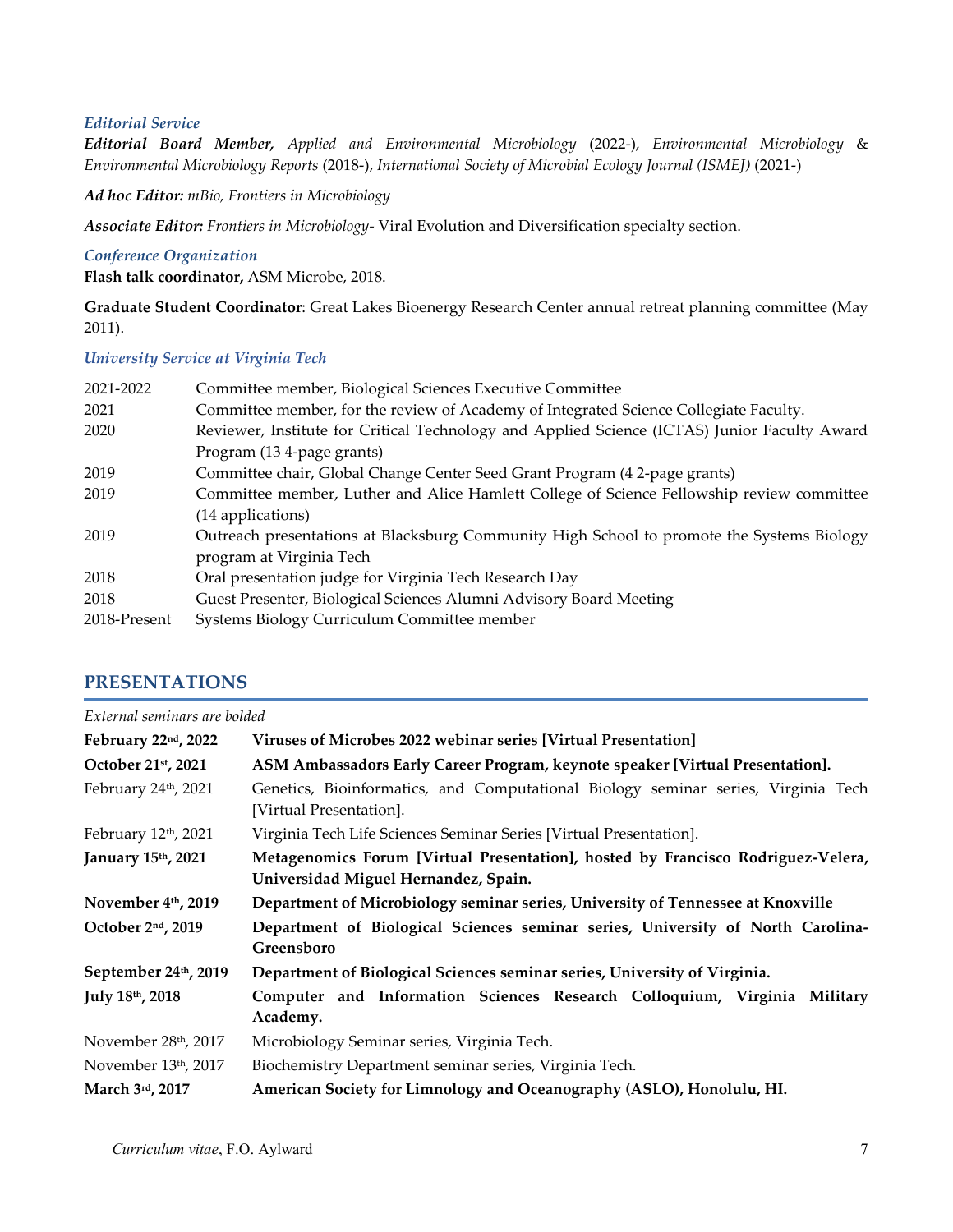| December 1st, 2016   | Department of Biological Sciences, Virginia Tech.                          |  |
|----------------------|----------------------------------------------------------------------------|--|
| September 12th, 2016 | Agricultural and Biosystems Engineering, University of Arizona.            |  |
| June 18th, 2016      | ASM Microbe, Boston, MA.                                                   |  |
| April 20th, 2016     | Ecosystem Genomics Initiative, University of Arizona.                      |  |
| April 6th, 2016      | Molecular, Cellular, and Biomedical Sciences, University of New Hampshire. |  |
| March 3rd, 2016      | Department of Oceanography, University of Hawaii at Manoa.                 |  |
| February 9th, 2016   | <b>Biology Department, Utah State University.</b>                          |  |
| January 12th, 2016   | Marine, Earth, and Atmospheric Sciences, NC State University.              |  |
| August 19th, 2012    | International Society for Microbial Ecology meeting, Copenhagen, Denmark.  |  |
| May 17th, 2011       | Great Lakes Bioenergy Research Center annual retreat, South Bend, IN.      |  |

## **TEACHING**

| University Courses Taught at Virginia Tech                                  |                         |  |  |
|-----------------------------------------------------------------------------|-------------------------|--|--|
| As primary instructor                                                       |                         |  |  |
| Systems Biology 2025, Introduction to Systems Biology I (3 CR)<br>Fall 2017 |                         |  |  |
| Systems Biology 3035, Systems Biology of Genes and Proteins I (4 CR)        | Fall 2019               |  |  |
| Systems Biology 3036, Systems Biology of Genes and Proteins II (4 CR)       | Spring 2018, 2019, 2020 |  |  |
| As co-instructor                                                            |                         |  |  |
| Microbial Community Analysis GRAD6895, Analysis of Microbiome Data          | Spring 2019             |  |  |
| Fall 2018, 2019<br>Systems Biology 2025, Introduction to Systems Biology I  |                         |  |  |
| Systems Biology 2026, Introduction to Systems Biology II                    | Spring 2019, 2020       |  |  |

#### *Workshops*

2016 *Instructor,* Oceanography and Geobiology Environmental 'Omics workshop sponsored by the NSF-funded EarthCube program. Topic: Introduction to metagenome assembly and analysis. Hosted by the University of Hawaii at Manoa.

#### *Guest lectures*

| 2018 | Population Genomics, FREC 5164. Topic: Microbial Genomics. |
|------|------------------------------------------------------------|
| 2017 | Quantitative Ecology, BIOL 6004. Topic: Microbial Ecology. |
| 2016 | Oceanography 750. Topic: Marine Microbiology. UH Manoa.    |
| 2011 | Microbiology 551. Topic: Ecological genomics. UW-Madison.  |
| 2010 | Agronomy 375. Topic: Microbial genomics. UW-Madison.       |

## *Teaching Assistantships*

| 2010-11, '13 | Teaching Assistant. Microbiology 450, UW-Madison            |
|--------------|-------------------------------------------------------------|
| 2009         | Teaching Assistant. Microbiology 301 Laboratory, UW-Madison |

# **STUDENTS, POSTDOCS, AND PERSONNEL ADVISED**

#### *Postdocs*

| Mohammad Moniruzzaman | 2018-Present |
|-----------------------|--------------|
| Anh D Ha              | 2020-Present |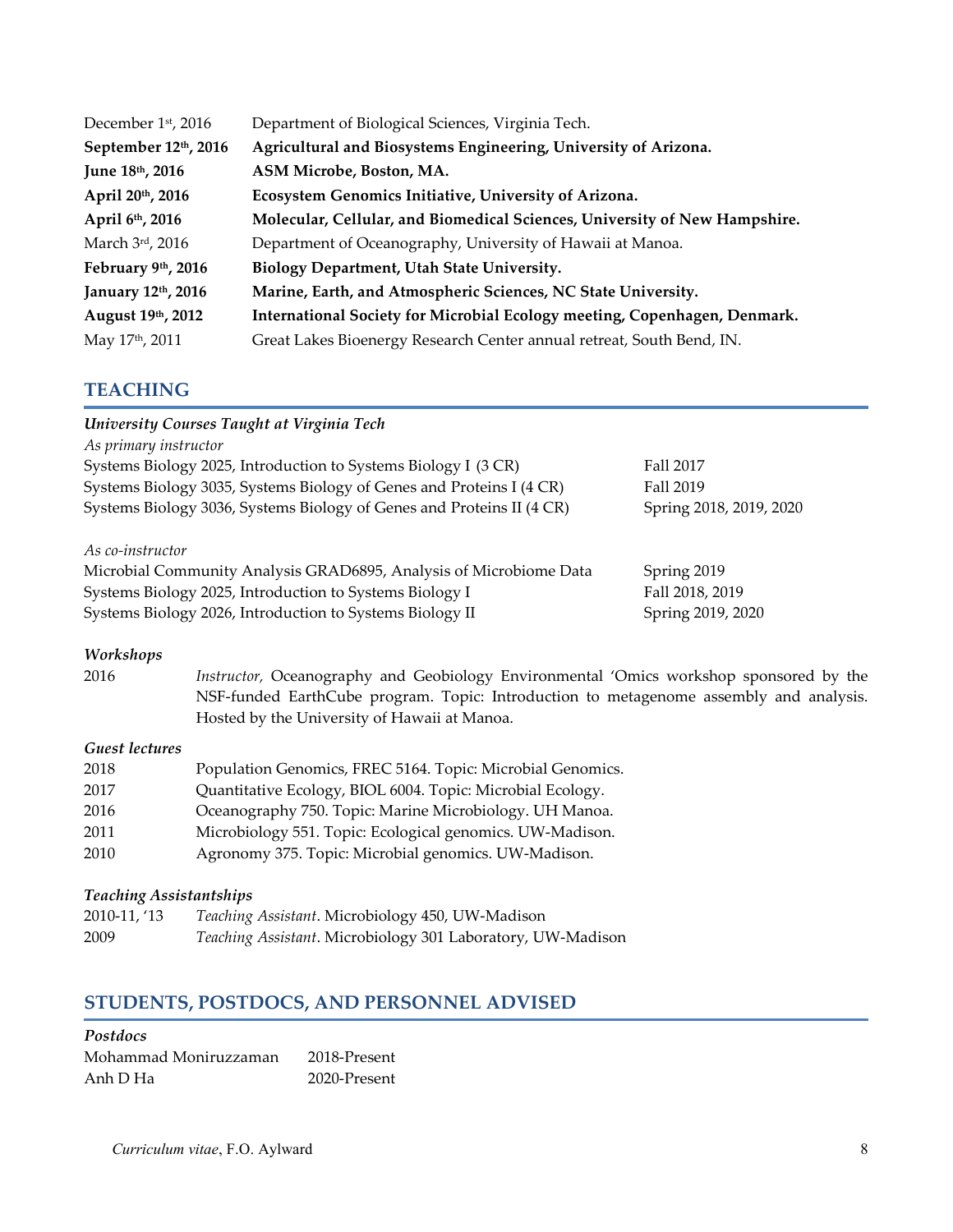## *Graduate Students (PhD unless otherwise noted)*

| Alaina Weinheimer           | 2018-Present         |
|-----------------------------|----------------------|
| Carolina Martinez-Gutierrez | 2018-Present         |
| Sangita Karki               | 2020-Present         |
| Paula Erazo-Garcia          | 2022-Present         |
| Claudia Perez (MS)          | 2021-Present         |
| Roxanna Farzad (MS)         | 2021-Present         |
| Nitin Nair (MS)             | 2018-2020            |
| Undergraduate Students      | Major                |
| Josh Stanton                | Biology, '23         |
| Nick Anderson               | Systems Biology, '22 |
| Riley Wilson                | Systems Biology, '22 |
|                             |                      |

| кие у тибли    | $O$ v signified $O(O \leq y)$ , $\angle$ |
|----------------|------------------------------------------|
| Meagan Todd    | Systems Biology, '20                     |
| Ashleen Harris | Systems Biology, '20                     |
| Gavin Mucker   | Systems Biology, '20                     |
| Eric Getz      | Biological Sciences, '18                 |

# **OTHER OUTREACH & MENTORSHIP**

## **Mentorship**

| 2010-2013  | Mentor to three undergraduate Microbiology majors (Daniel Tremmel, Gabriel Starrett, and<br>Austin Lynch), as well as a visiting MS student (Thiruvenkadam Shanmugam). Several of these<br>students subsequently appeared as co-authors on peer-reviewed journal articles.                                                                                                             |
|------------|----------------------------------------------------------------------------------------------------------------------------------------------------------------------------------------------------------------------------------------------------------------------------------------------------------------------------------------------------------------------------------------|
| 2009, 2010 | Mentor for David Pagan-Declet and Jorge Montalvo ('09 and '10, respectively), students in the<br>Integrated Biological Science Summer Research Program (IBS-SRP), Great Lakes Bioenergy<br>Research Center. Both students were undergraduates at the University of Puerto Rico and<br>subsequently published their work in undergraduate research journals (see Publications section). |
| 2009       | Mentor to a participant in the Research Experience for Teachers Program hosted by the Great<br>Lakes Bioenergy Research Center. This program provided research experience to elementary<br>school teachers in the greater Madison area. I assisted in developing a bioenergy-related research<br>project and the design of curricula for middle-school science classes.                |
| 2007, 2008 | Peer Mentors Program, Department of Biochemistry, University of Arizona, Tucson, Arizona. In<br>this program I mentored freshmen Biochemistry majors for one year.                                                                                                                                                                                                                     |
| Outreach   |                                                                                                                                                                                                                                                                                                                                                                                        |
| 2018       | Guest speaker at the Blacksburg High School College Research event. Topic: The Systems Biology<br>program at Virginia Tech.                                                                                                                                                                                                                                                            |
| 2017-      | Open-access bioinformatics tutorials available on the Protocols.IO.<br>Link: https://www.protocols.io/researchers/frank-aylward                                                                                                                                                                                                                                                        |
| 2010       | Speaker for the Monona Grove Energy Fair, UW-Madison People Program, UW-Madison<br>Microbiology Club, and the UW-Madison Biological Sciences Preview Weekend, which are all<br>programs focused on broadening participation in biological sciences from high school or<br>undergraduate students.                                                                                      |